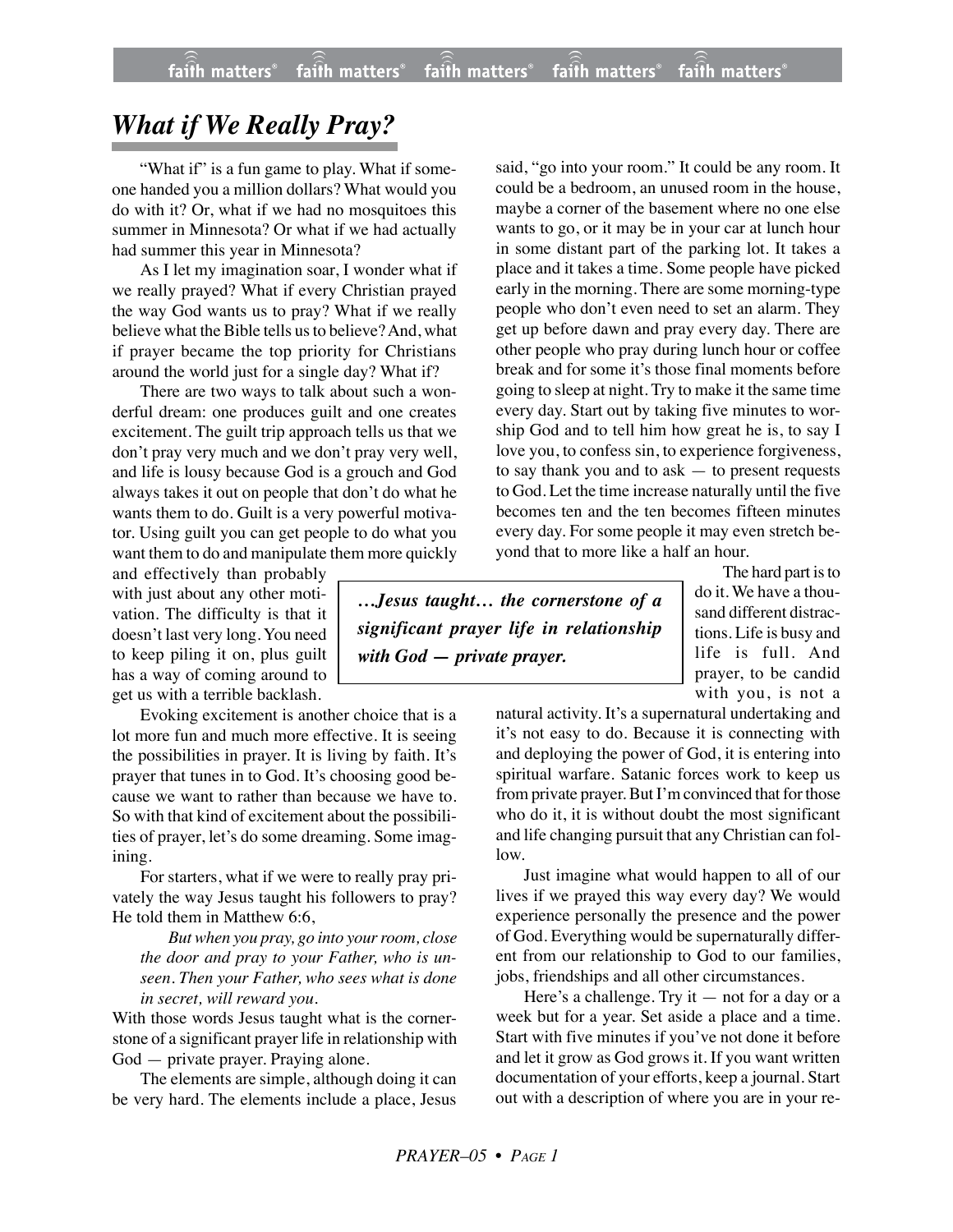lationship with God. Keep records of the prayers and the differences and the changes that come. And then on the three hundred and sixty-fifth day, write a new description of your relationship with God and where you're at. See the difference and the transformation that private prayer can make. You won't be sorry!

But as essential as private prayer is, there is an extra effectiveness and power when we pray together. Again, it was Jesus who said, this time in Matthew 18: 19-20,

*If two of you on earth agree about anything you ask for, it will be done for you by my Father in heaven. For where two or three come together in my name, there am I with them.*

Jesus doesn't explain why prayer together differs from private prayer, he just states it. By the way, this is not talking about a gathering where someone stands up front and says, "Let's all bow our heads and silently pray." All that is, is a lot of people privately praying in the same place at the same time. What is here described is when two or three people get together to pray and they agree concerning the direction of their prayer before the prayers are spoken and perhaps again after they have prayed. I try to understand exactly what occurs when two or three people pray that is different from when a person prays alone. The difference is probably a mixture of the natural and the supernatural.

The natural reason that prayer together is so powerful is because of the expectation that two Christians should come to agreement together before they ask. There's a different dynamic whenever we do something together that is empowering in a way that doesn't happen when we are alone. Praying together also balances our private idiosyncrasies. We are far more likely to ask inappropriate and unbiblical prayers alone than in cooperation with other believers.

Someone once told me about an experiment that was done with two champion draft horses. One of them was able to pull a 4,000 pound load and the other a 4,500 pound load. Then they teamed them together and discovered they were able to pull over 12,000 pounds as a team. Together they could do far more than the sum of what they could do individually.

A physician once remarked to me that there are different dynamics that take place with different combinations of antibiotics, but occasionally it happens that there is a synergism between two antibiotics and they are able to accomplish far more together than either one could accomplish independently. There's something natural about the compounding and multiplying effect of our prayers when we pray together.

But there is also something supernatural that happens when two or three pray together. Jesus Christ is present in a way in which he is not present when we pray alone. And I don't know the explanation to that. I don't know how even to discuss it except to say that he is there in presence and power in a way that is impossible to experience when we pray by ourselves.

When we begin to understand this amazing supernatural truth, you would think that Christians would flock together to pray with each other. You would think that in every Christian marriage there would be a driving desire for the couple to spend some time together praying. You would think that prayer meetings would be the most popular and best attended of all church events. Yet it is often not that way.

What if we really got into praying together? What if everybody found a prayer partner with whom to share and to come to an agreement and pray once a week? What if we all insisted that part of our Christian lives be regular participation in a prayer gathering either at church or in a small group? Or perhaps in our neighborhood or as a couple or as a family at home? Not doing it because we have to, but in order to experience Jesus Christ's supernatural presence and to agree together with another Christian in a way that is binding, by God in heaven. What a difference that would make!

But what are we going to pray, whether privately or together? What is the subject matter of our prayers? I know the number one subject matter of my prayers — me! I pray far more for and about myself than for anyone else. I assume that is everyone's experience. It's really not as selfish as it is understandable. I need to confess my sins. I must every day renew my commitment to Jesus Christ as my only Savior from sin and my commitment and submission to him as the Lord of my life. I must pray that he will give to me help and wisdom for the issues for which I deal. And I must personally declare to him my gratitude for the ongoing difference which he makes in my life.

But you know, I need a lot more prayers than I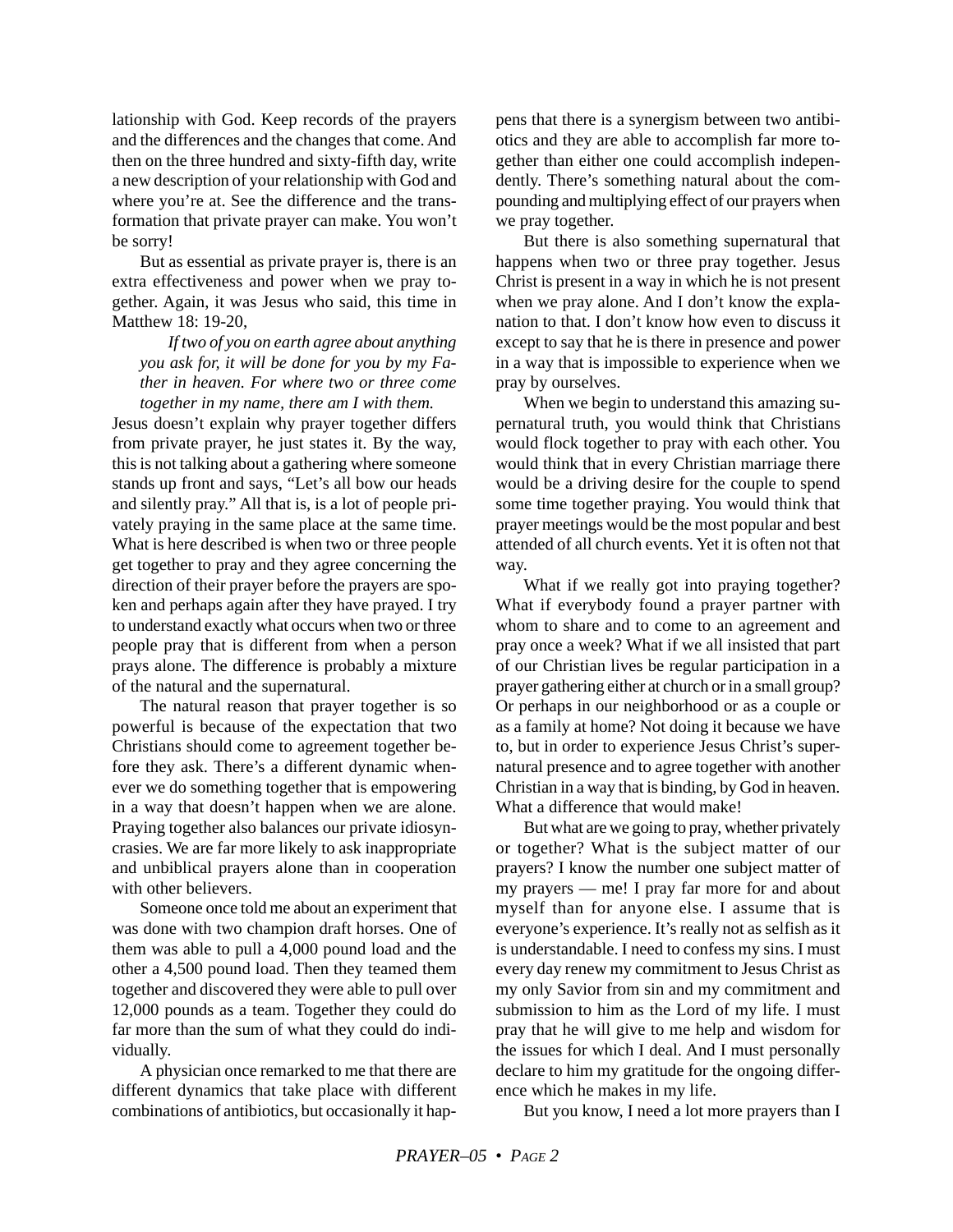can pray for myself. I need your prayers. After all, which is better — that I just pray for me and you just pray for you? Would it not be better if I also prayed for you and you also prayed for me? It's a little bit like a chain letter that actually works! When we pray for one another the results multiply out infinitely because God is involved.

The idea is not original with me. It's in the Bible many times including in Ephesians 6:18,

*Pray in the Spirit on all occasions with all kinds of prayers and requests. With this in mind, be alert and always keep on praying for all the saints.*

In the New Testament, "saints" is a synonym for Christians. As Christians, we're to pray for one another. I have to tell you that that personally I greatly value the prayers of the saints for me. I need Christians to pray for me to have a close walk with Jesus Christ. I need to have others pray that God will protect me from temptations and from sin. I need for other Christians to pray for my marriage, for my children. I need for other Christians to pray that I will have wisdom to do what is good and what is right. I need people to pray for me every time I stand in front of a group of people to speak because every time I am frightened.

What if we all prayed for one another? What if each one of us prayed for at least five others of us each day of the week? That would mean that I would pray for thirty-five other people and that you would

It is interesting to note that these words were not written to an individual but to a church. The context surrounding those words tells of a conflict in the Philippian church between two women who couldn't get along with each other, about the ministry of the apostle Paul and about money that was needed for ministry. What we have here is a call to pray for the ministry and for the life of the church.

The church is composed of Christians, but the church has a body life of its own. If a church is healthy that is good for God and good for the people making up that body. If a church is unhealthy that is bad for God and bad for the people in the church. Just as we pray for one another as individuals, it is important to pray for the church body and its ministry as a whole.

What if we really prayed for the church? I don't mean the building, but the corporate body that makes up the church. What if we prayed for unity in the church the way Jesus prayed in John 17? Or what if we prayed the way Paul prayed in Philippians 1 for the elders of the church to be godly, wise and competent in the leadership that they are called upon to give? What if every Christian prayed seriously about the finances of the church, that there be both adequate giving and appropriate spending in order to do the work of Jesus Christ. I'll tell you frankly, that I believe that much of God's blessing on Wooddale Church is the result, humanly speaking, of Christians who pray.

pray for thirty-five other people each week. You multiply that out times three or four thousand people and it comes out to over a hundred thousand prayers for one another,

*Just as we pray for one another as individuals, it is important to pray for the church body and its ministry as a whole.*

I sometimes hear people talk about Wooddale and what happens here and I wince at their explanation. People say that it's the building or the music or the preaching

every week. What difference do you think that would make? What do you think that would do for couples that are on the brink of divorce? What difference would that make for those who are sick or unemployed, or for struggling families? Wouldn't it be great if we really prayed for one another and not just for ourselves?

And what if we really prayed for the ministry of the church? One of the most familiar prayer lines in the New Testament is Philippians 4:6.

*Do not be anxious about anything, but in everything, by prayer and petition, with thanksgiving, present your requests to God.*

that makes it a successful church. That misses the mark so far that it's embarrassing. What this church is all about is Jesus Christ and the work of the Spirit in the lives and the corporate relationships of people. All those other things are merely the expressions, the trappings, the externals. The core of what it is all about is what God is doing through the prayers of his people.

Did you know, for example, that every Sunday morning there is a group of people who gather in a small room here at the church to pray through the services of the church — for the music, the sermon and for those who are worshipping. What if, instead